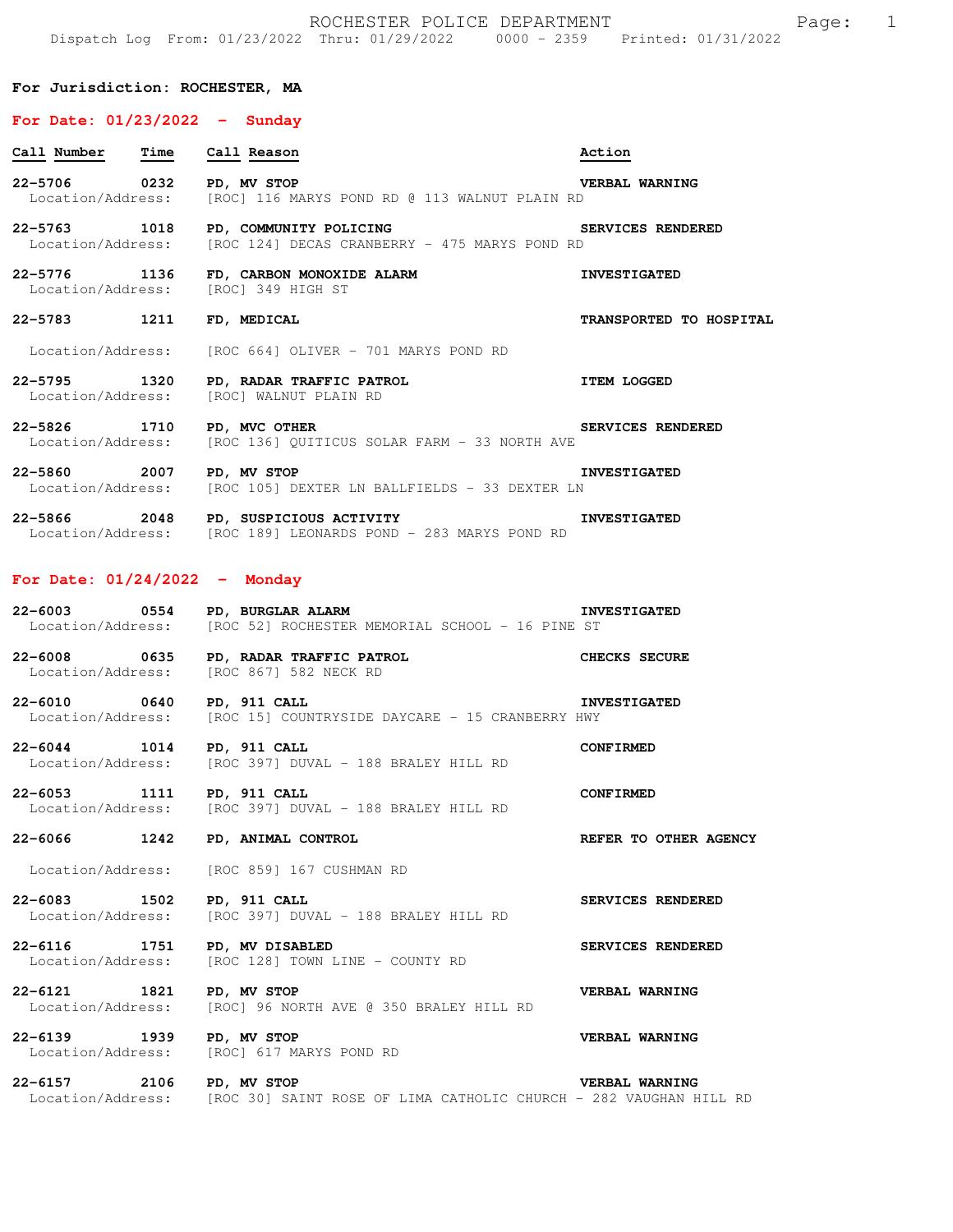**For Date: 01/25/2022 - Tuesday 22-6220 0109 PD, MV ERRATIC INVESTIGATED**  Location/Address: [ROC] MARYS POND RD **22-6268 0525 FD, MVC SERVICES RENDERED**  Vicinity of: [ROC] RTE 495 SB S EXIT 2 **22-6277 0711 PD, RADAR TRAFFIC PATROL CHECKS SECURE**  Location/Address: [ROC] NEW BEDFORD RD **22-6278 0715 PD, RADAR TRAFFIC PATROL ITEM LOGGED**  Location/Address: [ROC] BY THE MARION WATER BUILDING - MARYS POND RD **22-6300 0950 FD, MEDICAL SERVICES NOT REQUIRED**  Location/Address: [ROC 664] OLIVER - 701 MARYS POND RD **22-6342 1304 PD, LOST ANIMAL ITEM LOGGED**  Location/Address: [ROC] 9 DOUGLAS CORNER RD **22-6344 1313 FD, MEDICAL SERVICES RENDERED**<br>Location/Address: [ROC] 24 ALLEY RD, ROCHESTER - 24 ALLEY RD [ROC] 24 ALLEY RD, ROCHESTER - 24 ALLEY RD **22-6351 1358 PD, MV ERRATIC ITEM LOGGED**  Location/Address: [ROC] 617 NORTH AVE **22-6352 1403 PD, FRAUD REPORT TAKEN**  Location/Address: [ROC 657] 192 MATTAPOISETT RD **22-6397 1855 FD, MEDICAL PATIENT REFUSAL**  Location/Address: [ROC 367] FAUSTINO - 69 MATTAPOISETT RD **22-6422** 2019 PD, SUSPICIOUS ACTIVITY **ITEM LOGGED**  Location/Address: [ROC 460] FIRE ROAD - 410 BRALEY HILL RD **22-6446 2212 PD, MV STOP WRITTEN WARNING** 

Location/Address: [ROC] 397 COUNTY RD **22-6451 2232 PD, MV STOP VERBAL WARNING** 

Location/Address: [ROC 128] SEASONS CORNER MARKET - COUNTY RD

## **For Date: 01/26/2022 - Wednesday**

**22-6473 0022 FD, MEDICAL SERVICES RENDERED**  Location/Address: [ROC] 24 ALLEY RD, ROCHESTER - 24 ALLEY RD

**22-6540 0636 PD, BURGLAR ALARM INVESTIGATED**  Location/Address: [ROC 52] ROCHESTER MEMORIAL SCHOOL - 16 PINE ST

**22-6544 0648 PD, RADAR TRAFFIC PATROL INVESTIGATED**  [ROC 914] 507 MARYS POND RD

**22-6549 0657 PD, BURGLAR ALARM INVESTIGATED**  Location/Address: [ROC 52] ROCHESTER MEMORIAL SCHOOL - 16 PINE ST

**22-6558 0759 PD, ASSIST OTHER AGENCY SERVICES RENDERED**<br>
Location/Address: [ROC] 637 COUNTY RD Location/Address:

**22-6651 1756 PD, MVC OTHER REPORT TAKEN**  Location/Address: [ROC 114] NORTH ROCHESTER CONGREGATIONAL CHURCH - 247 NORTH AVE

**22-6666 1856 PD, ASSIST OTHER AGENCY MESSAGE DELIVERED**<br>
Location/Address: [ROC] 3 CROMWELL LN [ROC] 3 CROMWELL LN

# **For Date: 01/27/2022 - Thursday**

| $22 - 6842$ | 1051 | PD, SUSPICIOUS ACTIVITY | <b>INVESTIGATED</b> |
|-------------|------|-------------------------|---------------------|
|             |      |                         |                     |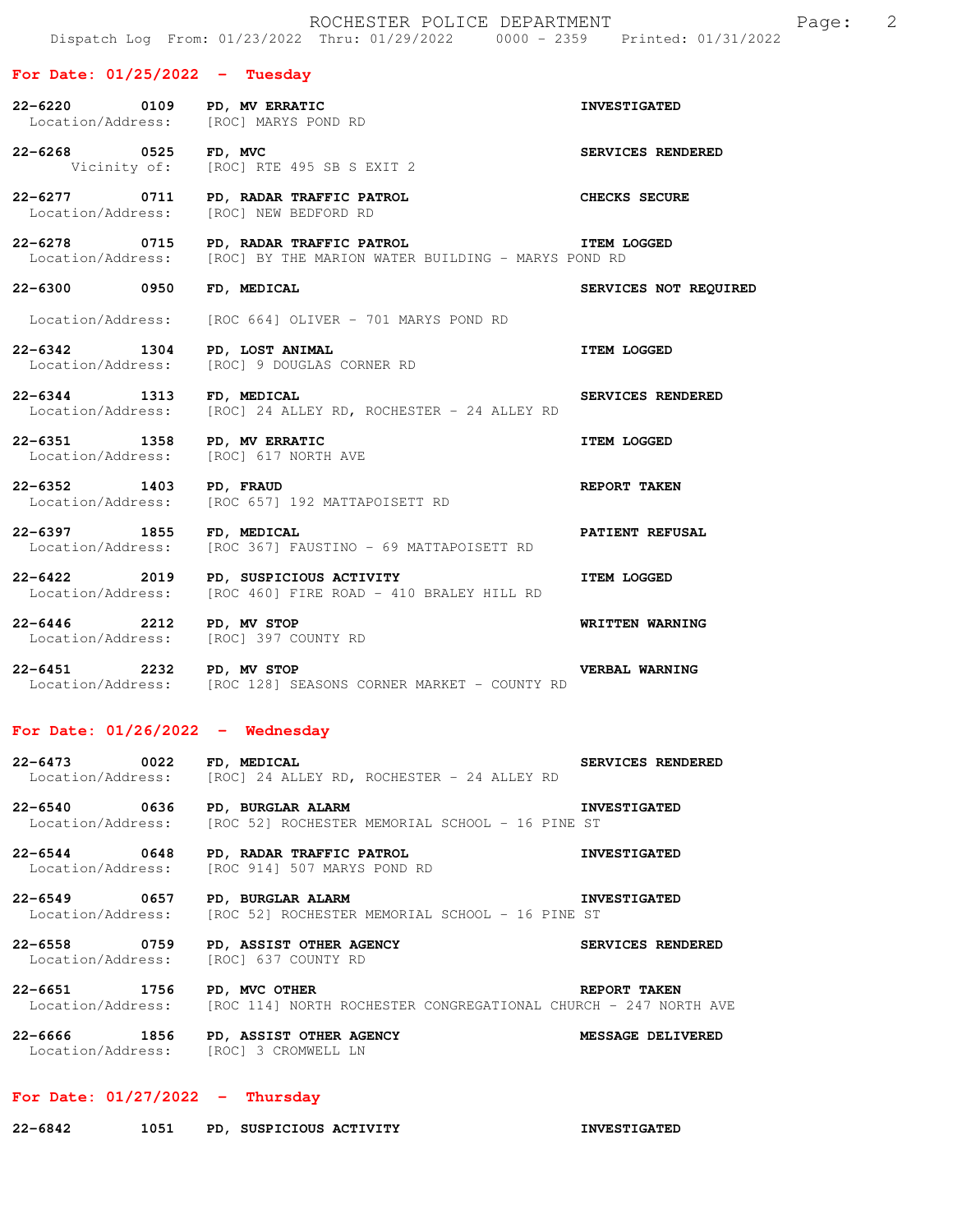|                                      | ROCHESTER POLICE DEPARTMENT<br>Dispatch Log From: 01/23/2022 Thru: 01/29/2022 0000 - 2359 Printed: 01/31/2022               | 3<br>Page:              |
|--------------------------------------|-----------------------------------------------------------------------------------------------------------------------------|-------------------------|
|                                      | Location/Address: [ROC] 519 COUNTY RD                                                                                       |                         |
| 22-6848 1128                         | PD, BURGLAR ALARM<br>[ROC] 709 WALNUT PLAIN RD<br>Location/Address: [ROC] 709 WALNUT PLAIN RD                               | <b>INVESTIGATED</b>     |
| 22-6867 1228                         | FD, CARBON MONOXIDE ALARM<br>Location/Address: [ROC] 206 SNIPATUIT RD                                                       | <b>INVESTIGATED</b>     |
| 22-6875 1258                         | FD, OUTSIDE SMOKE<br>Location/Address: [ROC 143] MURPHYS AUTO - 15 COUNTY RD                                                | <b>INVESTIGATED</b>     |
| 22-6879 1341 PD, 911 CALL            | Location/Address: [ROC] 20 OLD MIDDLEBORO RD                                                                                | <b>CONFIRMED</b>        |
| 22-6881 1345                         | FD, MEDICAL                                                                                                                 | TRANSPORTED TO HOSPITAL |
|                                      | Location/Address: [ROC 407] 24 BENJAMAN DR, ROCHESTER - 24 BENJAMAN DR                                                      |                         |
| 22-6888 1433                         | FD, MEDICAL                                                                                                                 | TRANSPORTED TO HOSPITAL |
|                                      | Location/Address: [ROC 397] DUVAL - 188 BRALEY HILL RD                                                                      |                         |
| 22-6925 2100                         | PD, MV STOP<br>Location/Address: [ROC] 128 NORTH AVE                                                                        | <b>VERBAL WARNING</b>   |
|                                      | 22-6931 2128 PD, SUSPICIOUS ACTIVITY THE INVESTIGATED<br>Location/Address: [ROC 455] MARYS POND PARKING AREA - 11 PERRYS LN |                         |
| 22-6948 2207 PD, MV STOP             | Location/Address: [ROC] TOWN LINE - NEW BEDFORD RD                                                                          | VERBAL WARNING          |
| For Date: $01/28/2022 -$ Friday      |                                                                                                                             |                         |
| 22-6984 0052 PD, ANIMAL CONTROL      | Location/Address: [ROC 39] NELSON - 224 NORTH AVE                                                                           | <b>ITEM LOGGED</b>      |
|                                      | 22-6985 0056 PD, SUSPICIOUS ACTIVITY SERVICES RENDERED<br>Location/Address: [ROC 120] MATTS BLACKBOARD - 565 ROUNSEVILLE RD |                         |
| 22-6994 0113                         | PD, SUSPICIOUS ACTIVITY<br>Location/Address: [ROC 173] NECK ROAD CAUSEWAY - 540 NECK RD                                     | SERVICES RENDERED       |
| 22-7090<br>1027<br>Location/Address: | PD, GENERAL SERVICES<br>[ROC] 290 MENDELL RD                                                                                | SERVICES RENDERED       |
| 22-7099 1128<br>Location/Address:    | PD, ANIMAL CONTROL<br>[ROC 774] 244 NORTH AVE                                                                               | <b>ITEM LOGGED</b>      |
| 22-7105 1144                         | FD, MEDICAL                                                                                                                 | TRANSPORTED TO HOSPITAL |
| Location/Address:                    | [ROC 174] EAGAN - 24 SPRINGWOOD DR                                                                                          |                         |
| 22–7114 1220<br>Location/Address:    | FD, OUTSIDE FIRE<br>[ROC 667] 153 MARION RD                                                                                 | SERVICES RENDERED       |
| 22-7143 1553<br>Location/Address:    | PD, 911 CALL<br>[ROC 667] 153 MARION RD                                                                                     | SERVICES RENDERED       |
| 22–7177 1913<br>Location/Address:    | PD, FIREARMS LICENSING<br>[ROC] 1016 WALNUT PLAIN RD                                                                        | <b>ITEM LOGGED</b>      |
| 22–7255 2347                         | FD, MVC<br>Location/Address: [ROC 269] NIEMI - 514 SNIPATUIT RD                                                             | <b>PATIENT REFUSAL</b>  |
| For Date: $01/29/2022 -$ Saturday    |                                                                                                                             |                         |

#### **22-7328 0638 PD, BURGLAR ALARM SERVICES RENDERED**  Location/Address: [ROC 52] ROCHESTER MEMORIAL SCHOOL - 16 PINE ST